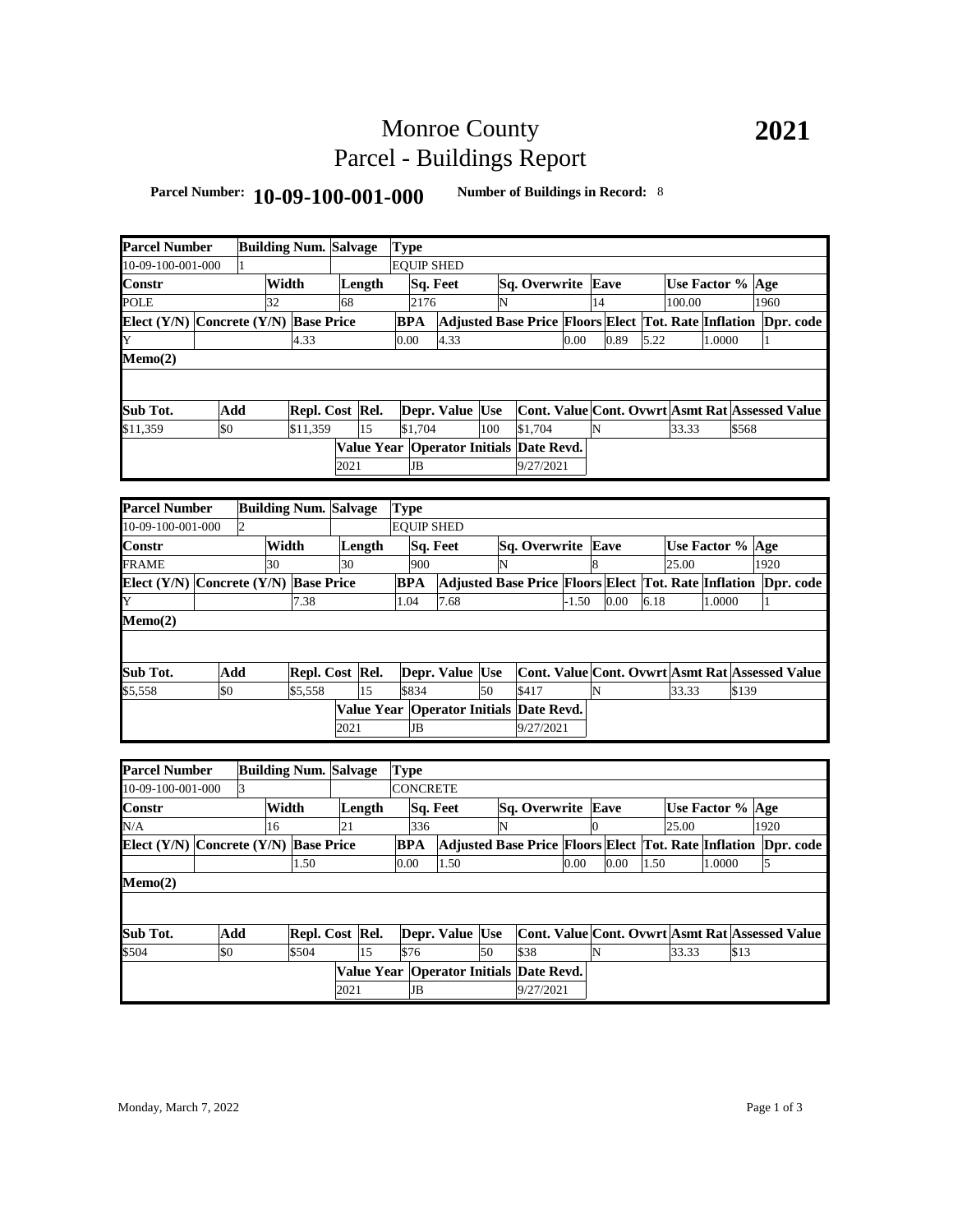| Parcel Number                         | <b>Building Num. Salvage</b> |                |  | <b>Type</b>     |        |    |            |                 |                 |                           |                                                                |      |      |                  |       |        |       |      |  |
|---------------------------------------|------------------------------|----------------|--|-----------------|--------|----|------------|-----------------|-----------------|---------------------------|----------------------------------------------------------------|------|------|------------------|-------|--------|-------|------|--|
| 10-09-100-001-000                     |                              | $\overline{4}$ |  |                 |        |    | BIN        |                 |                 |                           |                                                                |      |      |                  |       |        |       |      |  |
| Width<br>Constr                       |                              |                |  |                 | Length |    |            | <b>Sq. Feet</b> |                 | <b>Sq. Overwrite Eave</b> |                                                                |      |      | Use Factor % Age |       |        |       |      |  |
| N/A                                   |                              |                |  |                 |        |    |            |                 |                 | N                         |                                                                |      |      |                  | 75.00 |        |       | 1981 |  |
| Elect (Y/N) Concrete (Y/N) Base Price |                              |                |  |                 |        |    | <b>BPA</b> |                 |                 |                           | Adjusted Base Price Floors Elect Tot. Rate Inflation Dpr. code |      |      |                  |       |        |       |      |  |
|                                       |                              |                |  | 8810.00         |        |    | 0.00       |                 | 8810.00         |                           |                                                                | 0.00 | 0.00 | 8810.00          |       | 1.0000 |       | h    |  |
| Memo(2)                               |                              |                |  |                 |        |    |            |                 |                 |                           |                                                                |      |      |                  |       |        |       |      |  |
| 18D X 20T                             |                              |                |  |                 |        |    |            |                 |                 |                           |                                                                |      |      |                  |       |        |       |      |  |
|                                       |                              |                |  |                 |        |    |            |                 |                 |                           |                                                                |      |      |                  |       |        |       |      |  |
| Sub Tot.                              | Add                          |                |  | Repl. Cost Rel. |        |    |            |                 | Depr. Value Use |                           | Cont. Value Cont. Ovwrt Asmt Rat Assessed Value                |      |      |                  |       |        |       |      |  |
| \$8.810                               | \$0                          |                |  | \$8,810         |        | 15 |            | \$1.322         |                 | 75                        | \$992                                                          |      |      |                  | 33.33 |        | \$331 |      |  |
|                                       |                              |                |  |                 |        |    |            |                 |                 |                           | Value Year   Operator Initials   Date Revd.                    |      |      |                  |       |        |       |      |  |
|                                       |                              |                |  |                 | 2021   |    |            | KK              |                 |                           | 1/13/2022                                                      |      |      |                  |       |        |       |      |  |

| <b>Parcel Number</b>                                        |       |   |    | <b>Building Num. Salvage</b> |      |    | <b>Type</b> |         |                           |     |                                                                |                  |                                                 |      |        |        |         |      |  |
|-------------------------------------------------------------|-------|---|----|------------------------------|------|----|-------------|---------|---------------------------|-----|----------------------------------------------------------------|------------------|-------------------------------------------------|------|--------|--------|---------|------|--|
| 10-09-100-001-000                                           |       | 5 |    |                              |      |    |             |         | <b>EOUIP SHED</b>         |     |                                                                |                  |                                                 |      |        |        |         |      |  |
| Width<br><b>Constr</b>                                      |       |   |    | Length                       |      |    | Sq. Feet    |         | <b>Sq. Overwrite Eave</b> |     |                                                                | Use Factor % Age |                                                 |      |        |        |         |      |  |
| <b>POLE</b>                                                 |       |   | 48 |                              | 67   |    |             | 3216    |                           | N   |                                                                |                  | 16                                              |      | 100.00 |        |         | 1988 |  |
| Elect $(Y/N)$ Concrete $(Y/N)$ Base Price                   |       |   |    |                              |      |    | <b>BPA</b>  |         |                           |     | Adjusted Base Price Floors Elect Tot. Rate Inflation Dpr. code |                  |                                                 |      |        |        |         |      |  |
| IY                                                          |       |   |    | 4.26                         |      |    | 0.00        |         | 4.26                      |     |                                                                | 0.00             | 0.88                                            | 5.14 |        | 1.0000 |         |      |  |
| $Memo(2)$                                                   |       |   |    |                              |      |    |             |         |                           |     |                                                                |                  |                                                 |      |        |        |         |      |  |
| <b>PART CONCRETE FLOOR</b> - 17 X 29 = 493 $*$ X 1.50 = 740 |       |   |    |                              |      |    |             |         |                           |     |                                                                |                  |                                                 |      |        |        |         |      |  |
| Sub Tot.                                                    | Add   |   |    | Repl. Cost Rel.              |      |    |             |         | Depr. Value Use           |     |                                                                |                  | Cont. Value Cont. Ovwrt Asmt Rat Assessed Value |      |        |        |         |      |  |
| \$16,530                                                    | \$740 |   |    | \$17,270                     |      | 37 |             | \$6,390 |                           | 100 | \$6,390                                                        |                  | IN                                              |      | 33.33  |        | \$2,130 |      |  |
|                                                             |       |   |    |                              |      |    |             |         |                           |     | Value Year   Operator Initials   Date Revd.                    |                  |                                                 |      |        |        |         |      |  |
|                                                             |       |   |    |                              | 2021 |    |             | JB      |                           |     | 9/27/2021                                                      |                  |                                                 |      |        |        |         |      |  |

| <b>Parcel Number</b>                      |     |   |       | <b>Building Num. Salvage</b> |      |                                             |     | <b>Type</b> |                                                                       |   |                           |           |      |   |      |      |                    |        |       |                                                 |
|-------------------------------------------|-----|---|-------|------------------------------|------|---------------------------------------------|-----|-------------|-----------------------------------------------------------------------|---|---------------------------|-----------|------|---|------|------|--------------------|--------|-------|-------------------------------------------------|
| 10-09-100-001-000                         |     | 6 |       |                              |      | <b>SALVAGE SHED</b>                         |     |             |                                                                       |   |                           |           |      |   |      |      |                    |        |       |                                                 |
| <b>Constr</b>                             |     |   | Width |                              |      | Length                                      |     | Sq. Feet    |                                                                       |   | <b>Sq. Overwrite Eave</b> |           |      |   |      |      | Use Factor %   Age |        |       |                                                 |
| <b>FRAME</b>                              |     |   | 10    |                              | 12   |                                             |     | 120         |                                                                       | N |                           |           |      |   |      |      | 0.00               |        |       |                                                 |
| Elect $(Y/N)$ Concrete $(Y/N)$ Base Price |     |   |       |                              |      |                                             |     | <b>BPA</b>  | <b>Adjusted Base Price Floors Elect Tot. Rate Inflation Dpr. code</b> |   |                           |           |      |   |      |      |                    |        |       |                                                 |
|                                           |     |   |       | 0.00                         |      |                                             |     | 0.00        | 0.00                                                                  |   |                           |           | 0.00 |   | 0.00 | 0.00 |                    | 1.0000 |       |                                                 |
| $Memo(2)$                                 |     |   |       |                              |      |                                             |     |             |                                                                       |   |                           |           |      |   |      |      |                    |        |       |                                                 |
|                                           |     |   |       |                              |      |                                             |     |             |                                                                       |   |                           |           |      |   |      |      |                    |        |       |                                                 |
|                                           |     |   |       |                              |      |                                             |     |             |                                                                       |   |                           |           |      |   |      |      |                    |        |       |                                                 |
| Sub Tot.                                  | Add |   |       | Repl. Cost Rel.              |      |                                             |     |             | Depr. Value Use                                                       |   |                           |           |      |   |      |      |                    |        |       | Cont. Value Cont. Ovwrt Asmt Rat Assessed Value |
| \$0                                       | \$0 |   |       | \$0                          |      | 100                                         | \$0 |             |                                                                       | 0 | \$300                     |           |      | N |      |      | 33.33              |        | \$100 |                                                 |
|                                           |     |   |       |                              |      | Value Year   Operator Initials   Date Revd. |     |             |                                                                       |   |                           |           |      |   |      |      |                    |        |       |                                                 |
|                                           |     |   |       |                              | 2021 |                                             |     | JB          |                                                                       |   |                           | 9/27/2021 |      |   |      |      |                    |        |       |                                                 |